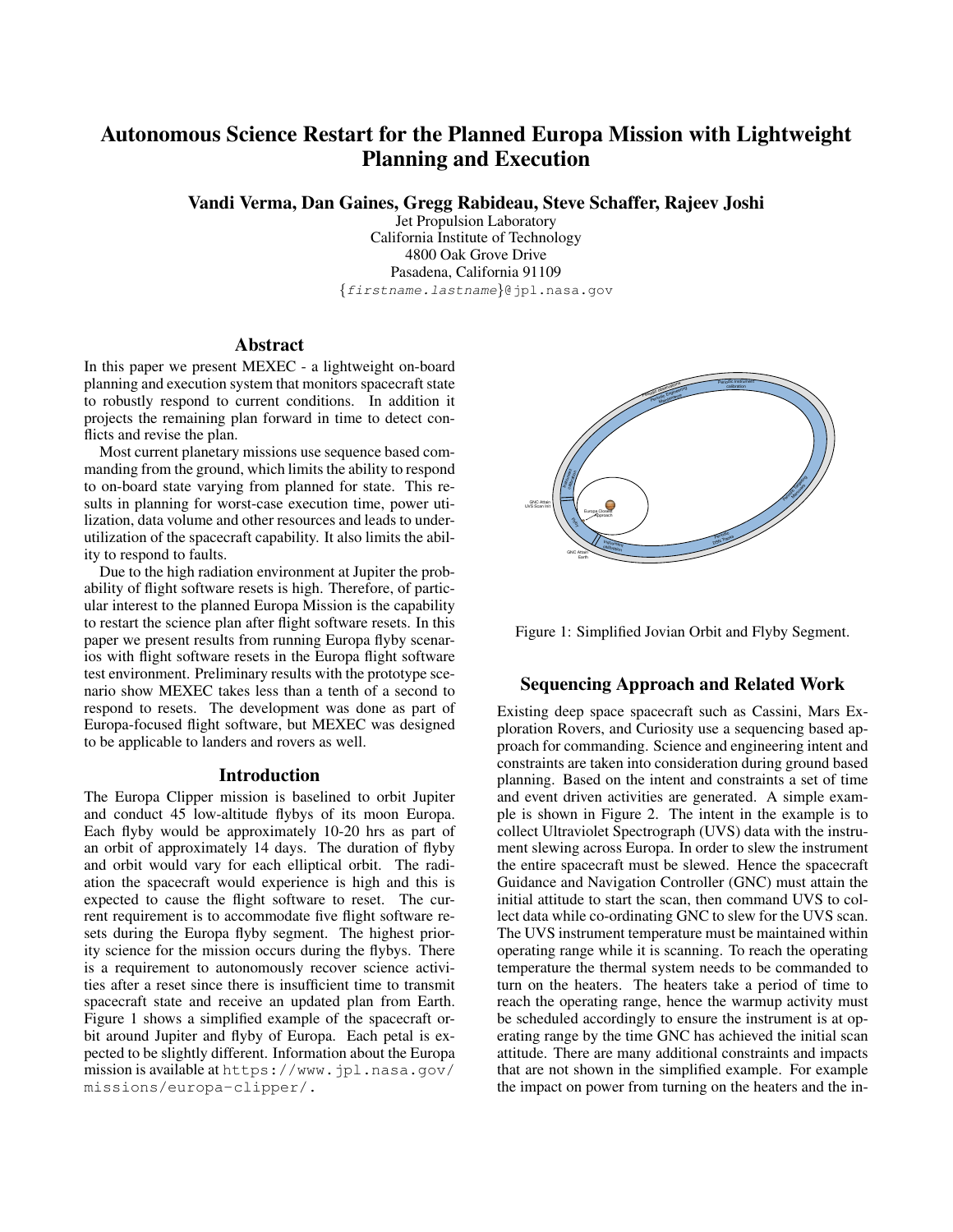<span id="page-1-0"></span>

Figure 2: Existing sequencing approach

strument.

Ground tools are used to expand activity templates, model constraints and impact on state, and detect conflicts. Activities are updated based on the feedback until a conflict free plan is generate on the ground. Once a conflict free ground based plan is generated, it is translated into sequences. Sequences capture one (or a few) possible plan paths. Once the plan is converted to sequences much of the original science and engineering intent and constraints are lost. The sequences that implicitly meet the intent and constraint given predicted state are uplinked to the spacecraft. On-board monitoring is typically limited to fault checking. To mitigate faults typically considerable margin is maintained in the plan, which results in under-utilization of resources. However, they cannot completely be avoided such as in the event the spacecraft encounters a flight software reset.

## MEXEC Approach

In the MEXEC approach shown in Figure [3](#page-2-0) , the intent and constraints available during ground based planning are preserved and uplinked to the spacecraft. MEXEC flight software executes the plan. It monitors on-board state to robustly respond to actual state and uses current state to perform on-board constraint checking.

The ability to robustly respond to actual state and perform on-board constraint checking for the executing and remaining plan enables fail operational capability, such as after a flight software reset. In addition, it simplifies uplink product creation and review since intent and constraints are explicitly captured and checked on-board. This reduces daily operations tactical planning overhead for command product generation.

The MEXEC approach was designed to leverage existing sequencing capability. A MEXEC task can represent a sequence. This simplifies sequence creation by decoupling

sub-system interactions from sequencing. Sub-system interactions, such as the dependency of the UVS sub-system on the GNC and Thermal sub-systems as shown in Figure [2,](#page-1-0) are managed via constraints. The flexible choice between sequencing and commanding with higher level intent allows incremental improvement over sequencing.

## Constraints and Impacts

To perform lightweight on-board constraint checking for the executing and remainder of the plan, each task in an MEXEC plan includes constraints and impacts on resources.

- A resource is a value over time. For example, time/duration, data volume, energy, claims, states.
- A constraint is a requirement on a resource value at a specific time, or over a time interval. For example power spikes must stay below 100W, data volume is empty at start of flyby, temperature between 10 and 20 degrees during observation, claim on an instrument during observation, attitude must be nadir during observation. A *PRE CONSTRAINT* must be satisfied just before the start of the task. A *MAINTAIN CONSTRAINT* must be satisfied from (and including) the task start and up to the task end.
- An **impact** is a change in a resource value at a specific time, or over a time interval. For example, power load of an observation, data volume consumed by an observation, temperature change from a heating activity, claim on an instrument during an observation, slew changes pointing state. A *PRE IMPACT* occurs at the start of the task, a *MAINTAIN IMPACT* occurs at the start of the task and up to the task end, a *POST IMPACT* occurs at the end of the task.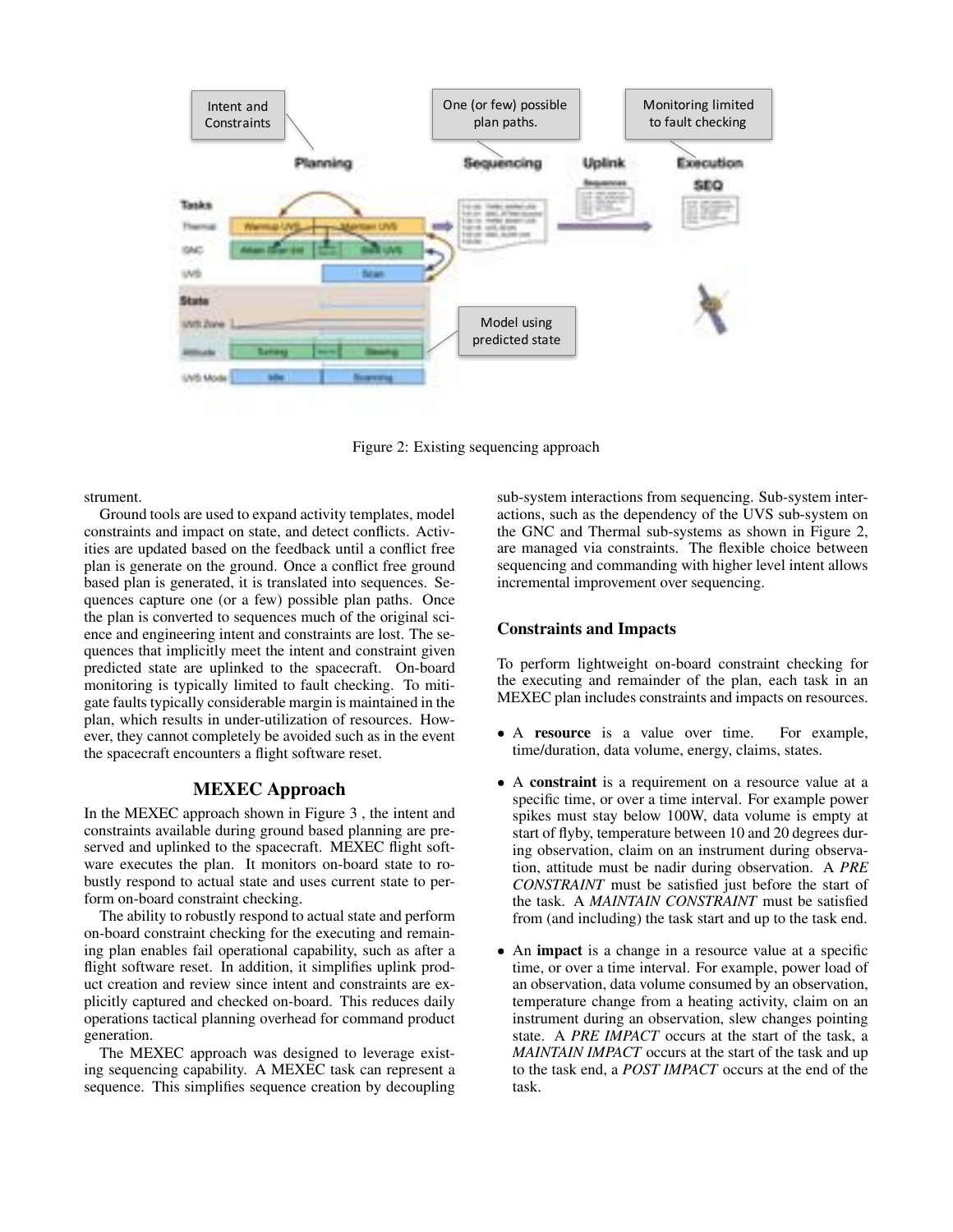<span id="page-2-0"></span>

<span id="page-2-2"></span>

<span id="page-2-1"></span>

| 10:50                           | 10:15 | 10:33<br>10:36                               | 10.40 | 11:05 |                            | 10:50                                                                      | 10:15<br>10:30                                                        | 10.40<br>10:33                                                                                               |
|---------------------------------|-------|----------------------------------------------|-------|-------|----------------------------|----------------------------------------------------------------------------|-----------------------------------------------------------------------|--------------------------------------------------------------------------------------------------------------|
|                                 |       |                                              |       |       | Attack State               | <b>TURNING</b>                                                             | <b>NADIR</b>                                                          |                                                                                                              |
|                                 |       |                                              |       |       | <b>Instrument Mode</b>     | <b>OWNTAL</b>                                                              | <b>FLYES</b>                                                          |                                                                                                              |
| Großtein NADR                   |       |                                              |       |       | Growtest NADAY             |                                                                            |                                                                       |                                                                                                              |
| <b>Indirument Flyty Request</b> |       |                                              |       |       | Instrument Flyty Pequest   |                                                                            |                                                                       |                                                                                                              |
|                                 |       |                                              |       |       | <b>Indirement Palis</b>    |                                                                            |                                                                       |                                                                                                              |
|                                 |       |                                              |       |       | Instrument Disgraded Flyty |                                                                            |                                                                       |                                                                                                              |
|                                 |       |                                              |       |       |                            |                                                                            | Example Task Constraints/Impacts:                                     | <b>SATISFAM LEWIS CONTROL</b>                                                                                |
|                                 |       | Initial Seed Plan:<br>10:00 Gnc Attain NADIR |       |       |                            | Gnc Attain NADIR:<br>Instrument Flyby:                                     | POST IMPACT<br>PRE CONSTRAINT<br>MAINTAIN CONSTRAINT<br>DURING IMPACT | Attitide State=NADIR<br>Attitude State = NADIR<br>Attitude State = NADIR<br>Satisfies InstrumentFlybyRequest |
|                                 |       | 10:15 Instrument Flyby Request               |       |       |                            | <b>Example Contingency Response:</b><br>Restart InstrumentFlyby on failure | Instrument Degraded Flyby: DURING IMPACT                              | Satisfies InstrumentFlybyRequest                                                                             |

Figure 4: Nominal MEXEC plan represented in Gantt chart form.

# Example Flyby Scenario

Figure [4](#page-2-1) shows an example of nominal MEXEC plan that captures intent in Gantt chart form. Planned tasks are shown in blue. The time notation has been simplified for discussion. It shows that *GncAttain NADIR* task is scheduled to start at 2028-040T10:00 for a duration of 15min and an *Instrument Flyby Request* is scheduled for 2028-040T10:15 for a duration of 50min. Figure [5](#page-2-2) shows an expanded view of the plan. The *Instrument Flyby* task is scheduled to satisfy the *Instrument Flyby Request*. The green bars on the top shows examples of spacecraft state. Europa flight software has a State Buffer Store (SBS) module that provides state updates to all flight software modules including MEXEC. Figure [5](#page-2-2) provides examples of task constraints and impacts as well. For example:

- *•* The *GncAttain NADIR* task has the *POST IMPACT* after task completion that the *Attitude State* is *NADIR*.
- *•* The *Instrument Flyby* task has the *PRE CONSTRAINT*

Figure 5: Example constraints and impacts.

that it requires the *Attitude State* to be *NADIR* at the start.

- *•* The *Instrument Flyby* task also has a *MAINTAIN CON-STRAINT* requiring the *Attitude State* to be *NADIR* for the duration of task execution.
- *•* The *Instrument Flyby* task has a *DURING IMPACT* that for the duration of the task it satisfies the *Instrument Flyby Request*.
- *•* The *Instrument Degraded Flyby* task also has the *DUR-ING IMPACT* that for the duration of the task it satisfies the *Instrument Flyby Request*.

# Example Flyby Reset Scenario

Figure [6](#page-3-0) shows nominal plan execution until 2028- 040T10:30 at which time the spacecraft encounters a flight software reset. Blue boxes show the initial plan and the orange lines show the as-executed plan. The Europa spacecraft is baseline to take three minutes to run fault protection and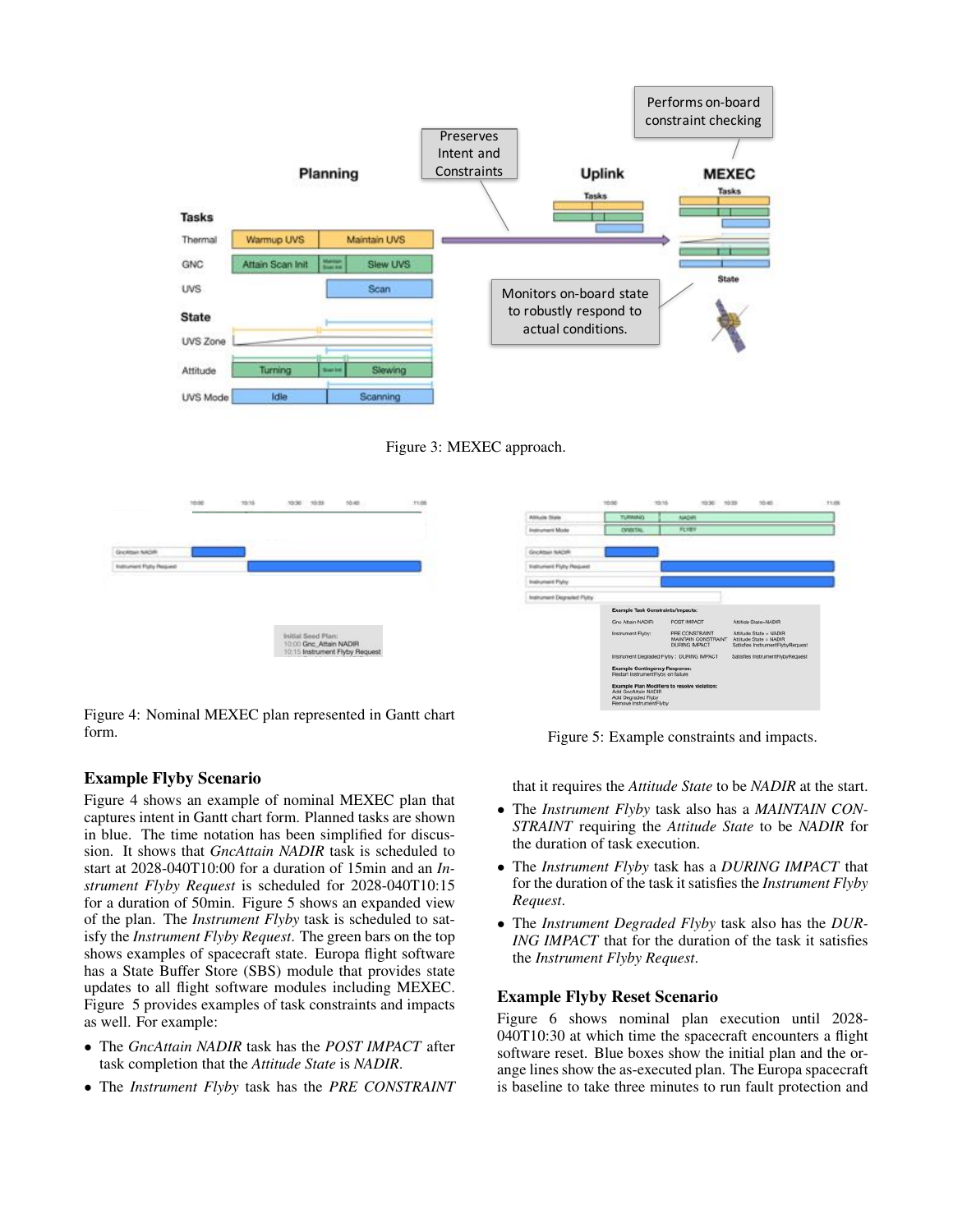<span id="page-3-0"></span>

Figure 6: Example constraint violation due to flight software reset.

recover from the fight software reset. On recovery, system fault protection restarts MEXEC. MEXEC restores the task network and plan state. It queries current spacecraft state and determines that the *Attitude State* is *UNKNOWN*. This violates the *MAINTAIN CONSTRAINT* for the *Instrument Flyby* task which requires the attitude state to be *NADIR*. Due to the violation of the *MAINTAIN CONSTRAIN* constraint the *Instrument Flyby* task is cleanly aborted. This is done at the MEXEC controller level (described in the MEXEC Planner and Controller section) and the MEXEC planner is notified.

As part of MEXEC development we interviewed stakeholders from a wide variety of past and existing deep space missions, including orbiters, landers and rovers. One of the features that many desired was the ability to explicitly specify contingency responses for a given situation. MEXEC allows contingency responses to be conditioned on failure type. Figure [7](#page-4-0) shows an example of an explicit contingency response for the *Instrument Flyby* task. On failure the contingency response was to restart the task.

To schedule the *Instrument Flyby* task MEXEC still ensures that all the task constraints and impacts for the task and the remainder of the plan are considered. It detects that the *PRE CONSTRAINT* for the *Instrument Flyby* task requires that the *Attitude State* be *NADIR*.

MEXEC allows specification of plan modifiers to resolve violations. Examples, of plan modifiers include adding, deleting, and moving tasks. Based on feedback from stakeholders MEXEC provides a mechanism to explicitly specify permissions for modifying specific tasks. Figure [7](#page-4-0) shows that in this scenario plan modifiers included adding *GncAttain NADIR* and *Instrument Degraded Flyby*. When MEXEC detects the *PRE CONSTRAINT* violation when scheduling the *Instrument Flyby* task it resolves it by adding a *GncAttain NADIR* task before it since it has a *POST IM-PACT* of changing the *Attitude State* to *NADIR*. Then there remains a violation that the *Instrument Flyby Request* is no longer satisfied for the period that the spacecraft is attaining NADIR. To resolve this MEXEC adds a *Instrument De-* *graded Flyby* task that does not have a *PRE CONSTRAINT* for *NADIR* pointing and collects instrument data in a degraded mode.

Figure [8](#page-4-1) shows that unlike sequencing approaches the same MEXEC plan can handle a wide variety of reset conditions since the constraint and intent are captured in task specifications. In this case the reset occurs late in the flyby with limited time between recovery from reset and the next maneuver post flyby. As in the case of the early reset, MEXEC detects the constraint violation for *Instrument Flyby* task when the *Attitude State* is not NADIR post reset. It attempts to execute the same contingency response to restart *GncAttain NADIR* and *Instrument Flyby* task combination but cannot do so while meeting temporal constraints. It therefore attempts additional plan modifiers, in this case it adds a *Instrument Degraded Flyby* task.

## MEXEC Planner and Controller

MEXEC consists of separate planning and a control loops to allow plan deliberation time while maintaining responsiveness to currently executing and pending tasks.

The plan update loop consists of a lightweight planner and timeline library that project plans beyond the current control horizon by projecting task impacts and constraints on timelines of shared resources. It updates resources, performs validity checks, and performs plan repair and optimization. If conflicts are detected it applies conflict resolution methods including adding, deleting and moving tasks. The planner commits tasks within the control horizon to the controller, where committing transfers ownership of the activity from the MEXEC planner to the MEXEC controller. The planner can no longer change the activity, however the controller provides updates on state changes of the activity to the planner. This allows the planner to update the activities in the remainder of the plan based on execution. The planner saves the task network at the start and re-loads it if the plan is not improved by the plan update time.

The control loop executes tasks from the current time to the end of the control horizon. Plan constraints and impacts are automatically translated into control conditions. In additional controller only conditions may also be specified for additional monitoring. The controller monitors relevant spacecraft state and processes eligible conditions. It dispatches commands and processes replies. Events received by the controller are queued and processed in the order they are received. In addition it updates the planner with the execution status of each task in real time. When additional tasks are committed, the task network is updated before the next event is processed. The MEXEC control conditions are specified as Boolean expressions. MEXEC allows any combination of AND, OR expression in Boolean expressions with a fixed max number of terms. Most standard Boolean and relational operators are supported in the Boolean expressions. Timeouts and skipping of control conditions are also allowed.

The MEXEC planner uses the timeline library to perform lightweight *validity checks* and compute *valid intervals* to check and repair the remainder of the plan (similar to [\(Ra](#page-7-0)[bideau & Govindjee 1999,](#page-7-0) [Knight R. 2000,](#page-7-1) [Rabideau G.](#page-8-0)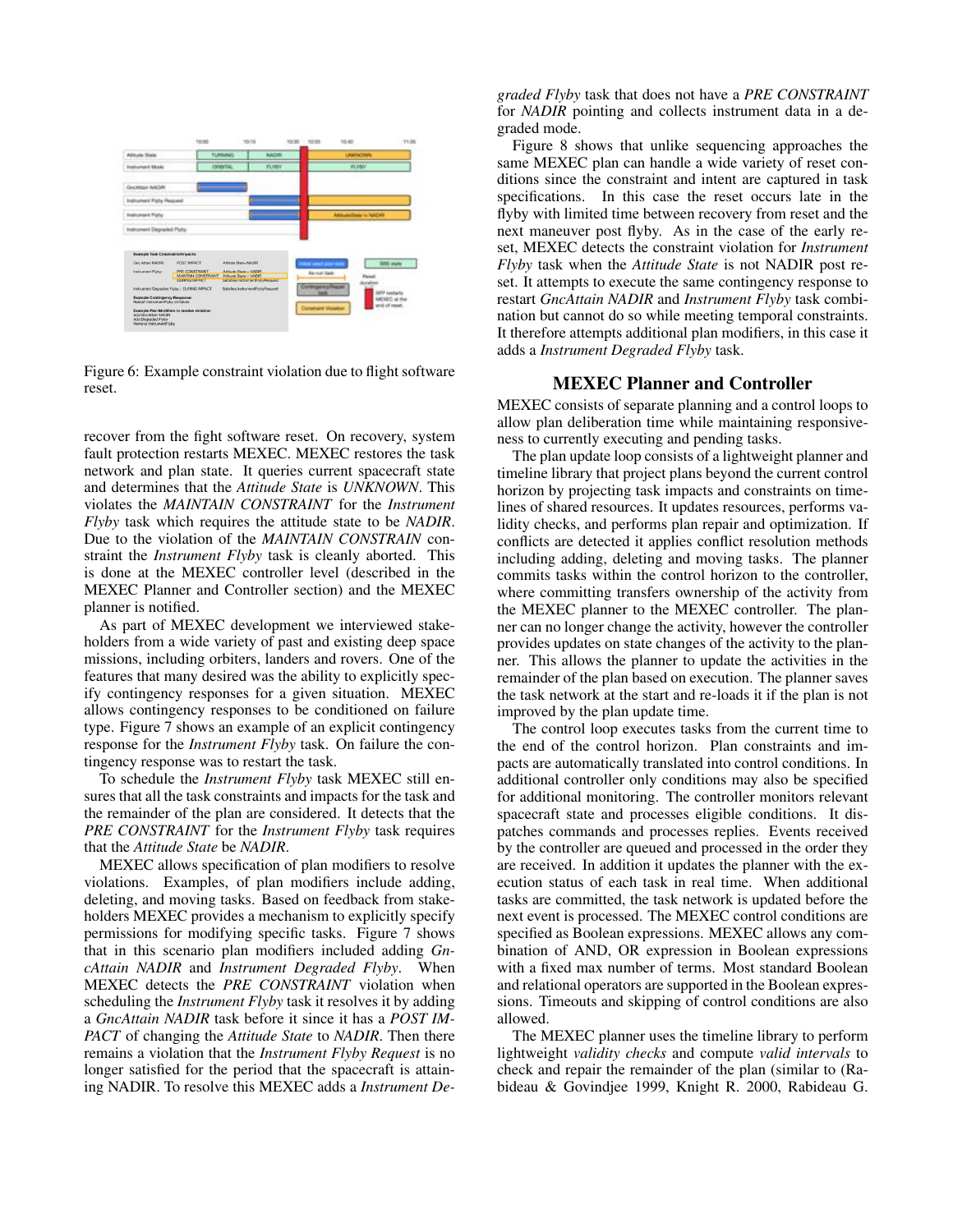<span id="page-4-0"></span>

[Figure 7: MEXEC response to an early reset.](#page-8-0)

<span id="page-4-1"></span>

[Figure 8: MEXEC response to an late reset.](#page-8-0)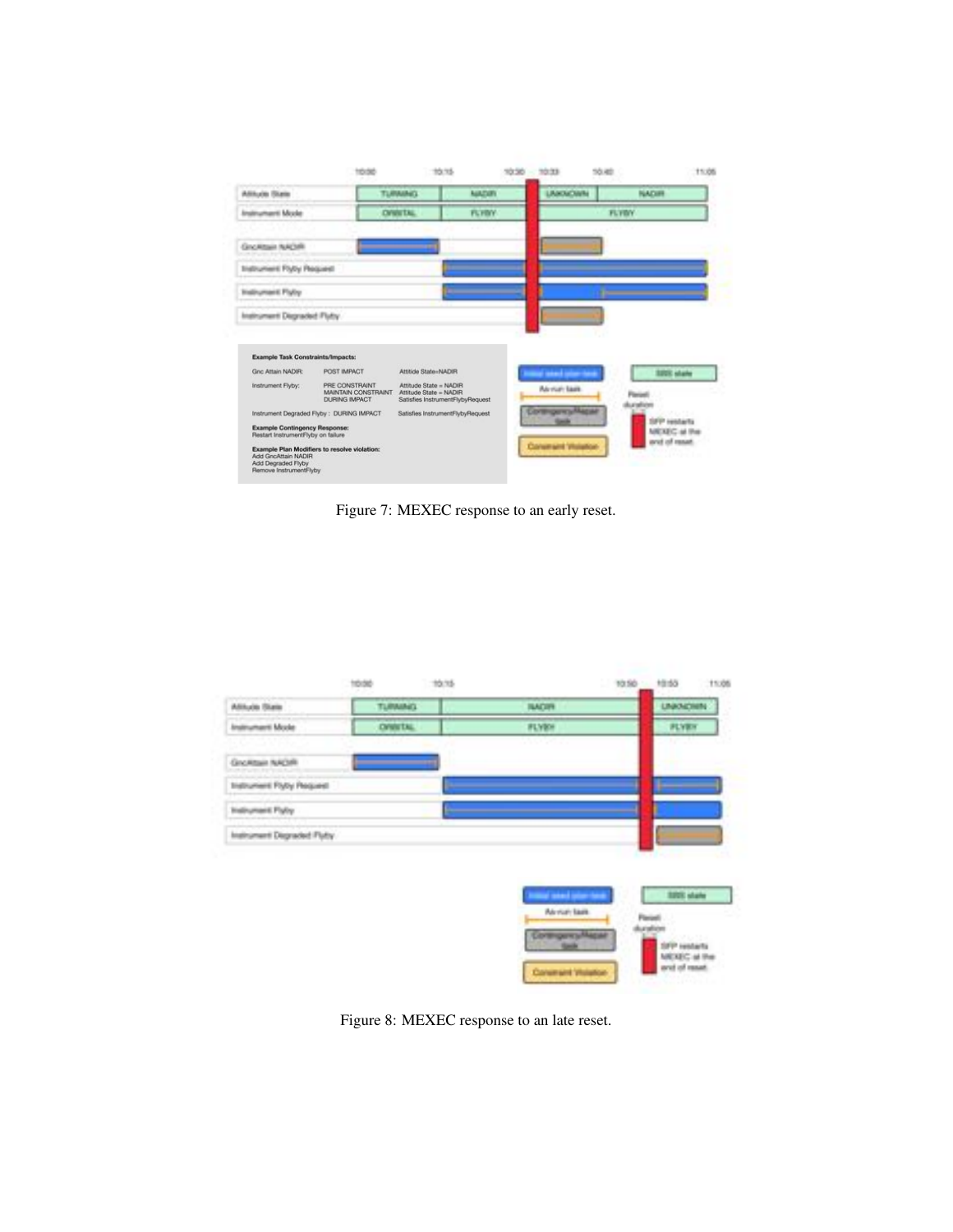[2017\)](#page-8-0)). The validity checks return true if the constraint set is satisfied for the given task (or group). Valid intervals are time windows where a task (or group) can be scheduled without violating the constraint set. MEXEC respects the valid intervals of the constraints of the task being scheduled, and the valid intervals of the impacts of the activity being scheduled, with respect to the constraints of other activities. Both impacts and constraints have duration that is considered in the valid interval calculation. Both also have a relative offset from the start and end. The valid intervals for the impact/constraint are translated into valid intervals for the task.

Examples of constraints and impacts are provided in the section on *Constraints and Impacts*. Here we provide examples of validity checks and valid interval calculations performed by the timeline library:

- *•* For an example temporal constraint *{start, end}* of activity *A* must occur *{*before, after *}* the *{*start, end*}* of activity *B* by *[min, max]*. The validity check is performed by computing the distance between *A* and *B* and comparing to *[min, max]*. The valid interval for a single constraint is computed by adding or subtracting the *min* and *max* distances to the fixed activity to get a range of valid times for the activity being scheduled. For a chain of constraints a shortest path algorithm on the temporal constraint graph may be used.
- *•* For a claim impact (binary semaphore) validity checking is trivial and performed by checking that a new claim does not overlap an existing one. Valid interval calculation is performed by subtracting the intervals that make up the temporal extent from all other claims on the same resource as shown in Figure [9.](#page-5-0)
- *•* For a state change impact, validity checking is performed by checking that no inconsistent constraint exists between new state changer and the next state changer. Valid intervals are computed by looking between each pair of state changers, and finding the latest inconsistent constraint, include the time interval from the end of the inconsistent constraint to the state changer as shown in Figure [10.](#page-5-1)
- For a state constraint(s) required over a time range validity checks are performed by checking that the previous state changer (and overlapping changers) change to one of the required states. Valid intervals are computed for each consistent state changer, by including the time range from the consistent changer to the next inconsistent changer as shown in Figure [10.](#page-5-1)

In the example flyby scenario the *Gnc Attitude* timeline (shown in Figure [11\)](#page-5-2) captures the state impact of various parametrized *GncAttain* tasks such as *GncAttain NADIR*, *GncAttain UVS Scan Init* etc. The *PRE IMPACT* of *GncAttain* tasks is state *TURNING* and the *POST IMPACT* is the attitude commadned by the *GncAttain* task such as *NADIR*. The *InstrumentFlyby* task has a *MAINTAIN CONSTRAINT* that *GncAttitude* must be *NADIR*.

<span id="page-5-0"></span>

Figure 9: Valid intervals and validity check for claim impacts.

<span id="page-5-1"></span>

Figure 10: Valid intervals and validity check for state impacts.

<span id="page-5-2"></span>

Figure 11: GncAttitude timeline for Instrument Flyby scenario.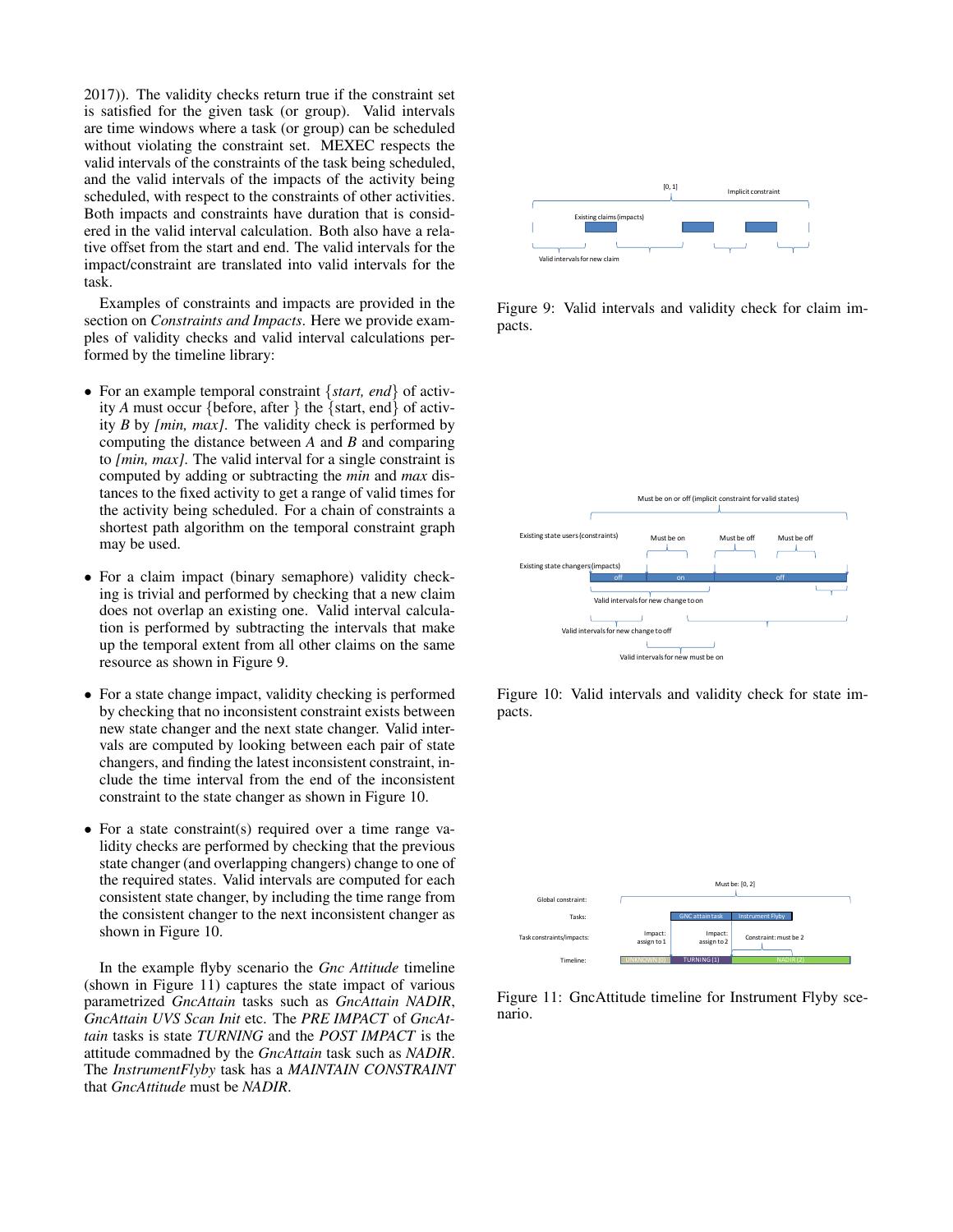# Ground Tool

One of the concerns raised by stakeholders was the scope of the task to generate plans with the additional information needed by MEXEC for plan execution. Ground based planning for generating MEXEC can be manual, mixed-initiative or fully automated. A ground tool was developed using the ASPEN planning and scheduling system for the prototype demonstration.

In the manual process a user generates the plan by using the ground tool as a graphical user interface. In the mixedinitiative mode a user generates the plan or fragments of the plan and the planner quickly analyzes the plan for errors or predicted constraint violations. It can suggest a space of resolutions for each. The planner will respect users express demands, even if it does nott understand them. In the fully automatic process, the planner autonomously refines plan until all flight constraints are met. It simultaneously optimizes the plan to include as much science as possible. The autonomous ground planner has different re-planning authority than MEXEC. The ground based planner is typically given much more latitude to rearrange entire plan. The permissions given to MEXEC for in-flight conflict resolution are distinct and typically more limited.

The ASPEN based ground tool allows specification of inputs in various forms:

- *•* Can specify just high level science requests. For example, the input may be for a *Instrument FlybyRquest* at a start time  $2028-002T06:00:00$  with a duration = 10h. The ASPEN based planner will fill in any required accessory actions such as *GncAttain NADIR*.
- Can combine with explicit low level command invocation. For example, adding an explicit *GncAttain NADIR* at a start time of 2028-002T05:00:00. This is used in case operations have additional information not available to the planner.
- *•* Can specify the initial schedule of activities at a low level. For example, specifying the start time and duration for *GncAttain NADIR*, *Instrument Flyby*, etc. Doing so limits the ability of ASPEN to help with plan generation.
- *•* Can also define tasks from scratch in the editor.

Figure [12](#page-7-2) shows the initial user intent to perform a *Instrument FlybyRequest*. The Aspen-based tool automatically detects and resolve the conflicts and proposed the modified plan shown in Figure [14.](#page-6-0)

#### Status

Prototype software for MEXEC was developed over four months at a 0.3 full time effort level as part of Europa flight software. MEXEC is designed for multi-mission use with few dependencies on specific flight software and operating system.

In summer 2016 multiple fail-operational scenarios for Europa flyby were demonstrated with MEXEC with resets occurring at different times with GNC maintaining NADIR pointing for flyby science, and GNC slewing for UVS Scan and UVS performing the Scanning. The demonstrations



Figure 13: Ground tool with user specified intent.

<span id="page-6-0"></span>

Figure 14: Ground tool proposal for conflict free plan that satisfied intent.

were done in Linux, the Europa flight software simulation workstation test environment (WSTS), and the Europa testbed running MEXEC integrated with Europa flight software on flight avionics hardware. Runs in WSTS and on the Europa testbed were demonstrated with space and time partitioning<sup>1</sup>. The testbed runs were on a 200MHz RAD 750. It took less than 0.1 seconds to resolve plan problems after simulated resets in the testbed for the prototype scenarios.

Since Europa flight software is in early development GNC, Thermal and Instrument software was simulated. However, the actual flight software interfaces were used to communicate between MEXEC and the simulated modules and the Europa flight software state buffer interface was used for monitoring spacecraft state.

A ground tool was also developed to generate MEXEC plans and MEXEC was demonstrated end-to-end executing a plan generated by the ground tool.

#### Conclusions and Lessons Learned

The MEXEC prototype demonstrated that lightweight planning and execution can provide fail-operational capability in a flight-like environment. It provides the capability for checking constraints on-board for the executing and remaining plan. Unlike a large proportion of the alternate flight approaches it does not require special cases for flight software resets occurring at different times. In addition it provides plan enhancement options. MEXEC can add, move, and remove tasks if given permission.The prototype also demonstrated capability with time and space partitioning on Europa

<span id="page-6-1"></span><sup>1</sup> Each application software runs in a partition with its own memory space and dedicated time slot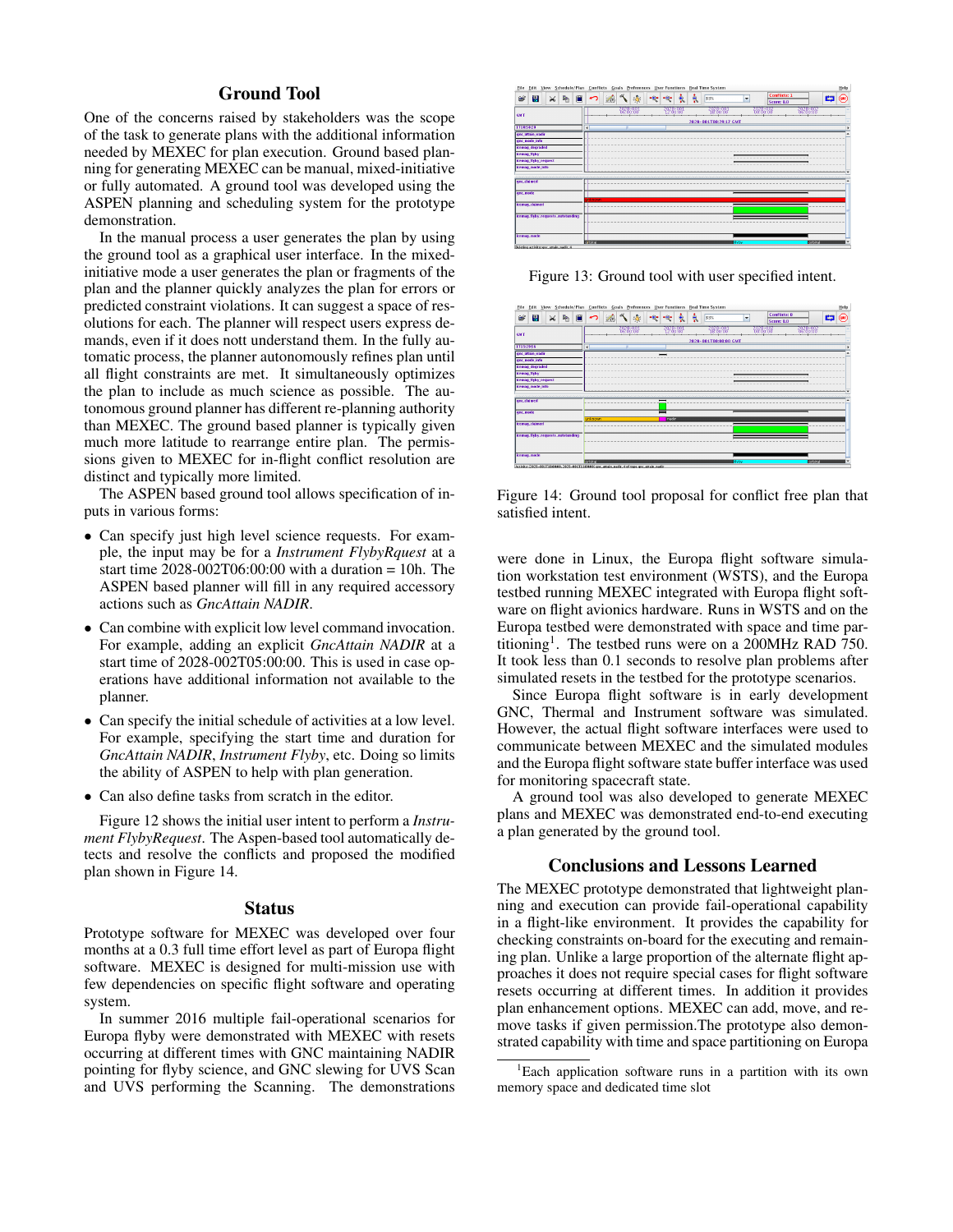<span id="page-7-2"></span>

Figure 12: ASPEN based ground tool interface.

system testbed. It also provided a preliminary feasibility assessment for flight and ground interfaces and tools. MEXEC is currently integrated into Europa Flight Software, but is not in the baseline. The timeline library from MEXEC has also been ported to the Mars 2020 rover project for use in the Mars 2020 Onboard Planner (OBP) [\(Rabideau G. 2017\)](#page-8-0).

A common concern was the ability to perform verification and validation of flight planning and execution software. Another key concern for operators was the need to develop user friendly interfaces to specify and manage MEXEC tasks.

There is a tremendous amount of prior work in the planning and execution literature [\(Gat 1998,](#page-7-3) [R. Simmons 1998,](#page-7-4) [Muscettola 1998,](#page-7-5) [S. Chien 1999,](#page-8-1) [S. Chien 2000,](#page-8-2) [Rabideau &](#page-7-0) [Govindjee 1999,](#page-7-0) [J. Frank 2001,](#page-7-6) [A. Jonsson 2000,](#page-7-7) [V. Verma](#page-8-3) [2005,](#page-8-3) [R. Rasmussen 2005,](#page-7-8) ?, [V. Verma 2006,](#page-8-4) [T. Estlin](#page-8-5) [2007,](#page-8-5) ?). Strides have been made in on-board autonomy in Earth observing missions, however deep space missions have continued to use sequencing based approaches as the primary means for spacecraft control. Due to radiation hardening requirements deep space missions have very limited computing (the Europa mission is baselined to use a RAD750 processor), and preference for human oversight. Unlike a number of the previous approaches the charter for the MEXEC prototype was not a new automated planning driven architecture or event driven scripting language, but instead a new component in low risk heritage flight software and operations approach. MEXEC code was written completely from scratch. It inherits from the literature and was designed to meet current flight software requirements and constraints, and allow human operators the ability to control the level of automated plan update at a high level of granularity.

## Acknowledgments

We would like to thank Julia Bell, Jeff Biesiadecki, Joe Carsten, Seung Cheung, Steve Chien, John Day, Dero Gharibian, Corey Harmon, Bill Heventhal, John Ibanez, Mitch Ingham, John Kwok, Mary Lam, Mark Maimone, Lloyd Manglapus, Peter Meakin, Shannon Mihaly, David Mohr, Bob Rasmussen, Trina Ray, Kathy Schimmels, Joel Signorelli, Kim Steadman, Tim Weise, and Katie Weiss for

the feedback they provided during the development of this work.

This research was carried out at the Jet Propulsion Laboratory, California Institute of Technology, under a contract with the National Aeronautics and Space Administration. Copyright 2017 California Institute of Technology. U.S. Government sponsorship acknowledged.

## References

- <span id="page-7-7"></span>[A. Jonsson 2000] A. Jonsson, P. Morris, N. M. K. R. B. S. 2000. Planning in interplanetary space: Theory and practice. In *In Proceedings of the Fifth International Conference on Artificial Intelligence Planning and Scheduling, Aspen, CO, April 2000*.
- <span id="page-7-3"></span>[Gat 1998] Gat, E. 1998. On three-layer architectures. In *In D. Kortenkamp, R. Bonnasso, and R. Murphy, editors, Artificial Intelligence and Mobile Robots, Boston, MA, 1998. MIT Press*.
- <span id="page-7-6"></span>[J. Frank 2001] J. Frank, A. Jnsson, R. M. D. S. 2001. Planning and scheduling for fleets of earth observing satellites. In *Venue: In Proceedings of the Sixth International Symposium on Artificial Intelligence, Robotics, Automation and Space*.
- <span id="page-7-1"></span>[Knight R. 2000] Knight R., R. G. C. S. 2000. Computing valid intervals for collections of activities with shared states and resources. In *AIPS*.
- <span id="page-7-5"></span>[Muscettola 1998] Muscettola, N. 1998. Remote agent: To boldly go where no ai system has gone before. In *Artificial Intelligence, 103(1-2):5?48*.
- <span id="page-7-8"></span>[R. Rasmussen 2005] R. Rasmussen, M. Ingham, D. D. 2005. Achieving control and interoperability through unified model-based engineering and software engineering. In *AIAA Infotech@Aerospace Conference. Arlington, VA.*
- <span id="page-7-4"></span>[R. Simmons 1998] R. Simmons, D. A. 1998. A task description language for robot control. In *In IEEE/RSJ Intelligent Robotics and Systems Conference, Vancouver Canada*.
- <span id="page-7-0"></span>[Rabideau & Govindjee 1999] Rabideau, G., K. R. C. S. F. A., and Govindjee, A. 1999. Iterative repair planning